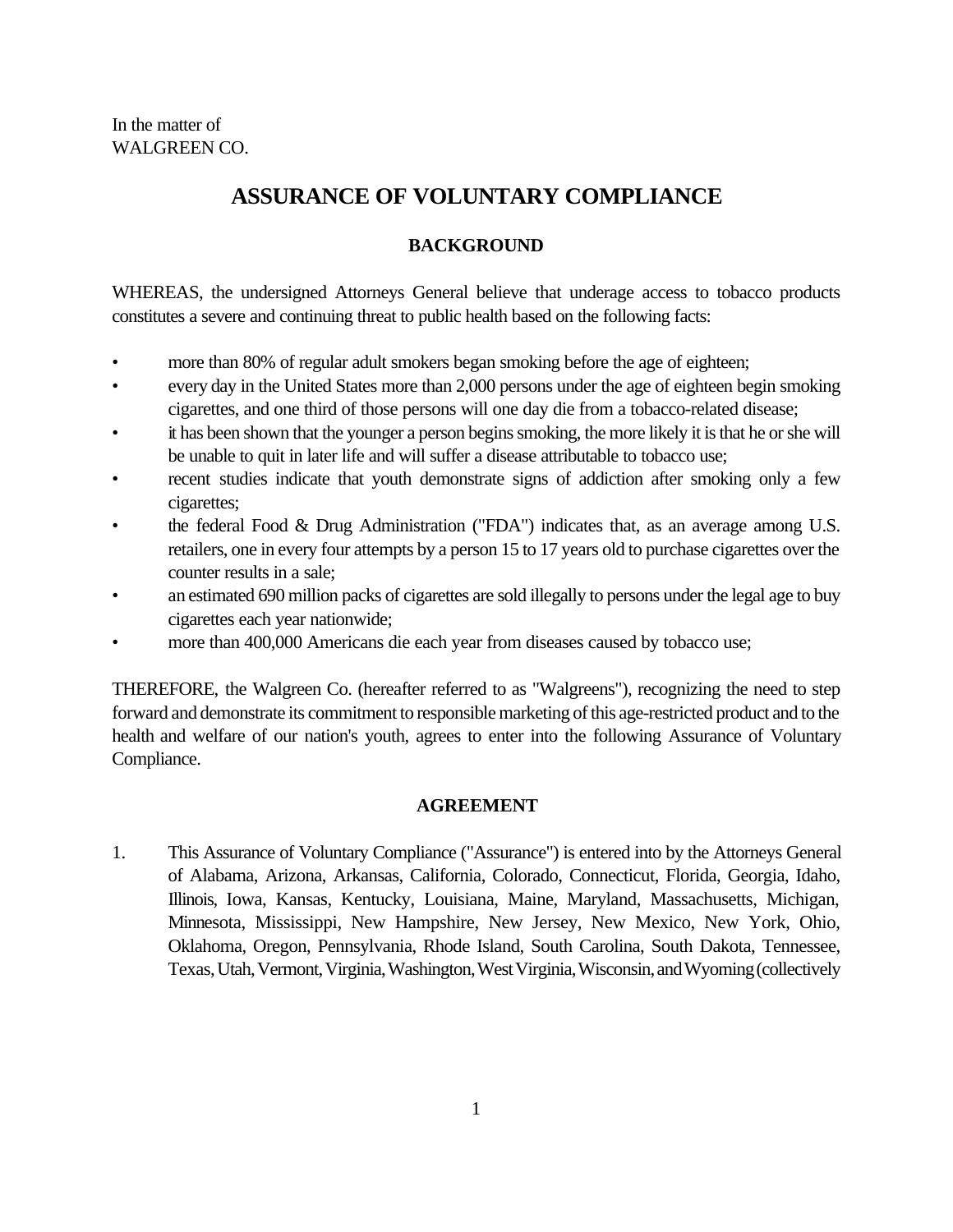"the Attorneys General")<sup>1</sup> on behalf of their respective states and commonwealths (collectively "the States") and Walgreens. The provisions of this Assurance shall apply in the above-referenced States.

- 2. This Assurance follows an analysis of compliance check data collected by the FDA and by state authorities under the Synar Amendment, section 1926(b)(2) Public Health Service Act [42 USC 300x-26(b)(2)] 1992. Such data indicates that retail stores and pharmacies (hereafter, "stores") operating under the Walgreens name made tobacco sales in the above-referenced States to persons under the age of 18 in controlled compliance checks. The Attorneys General claim that such sales, and/or the corporate policies and practices that result in such sales, violate the Consumer Protection statutes of their respective States.
- 3. Walgreens is a publicly held corporation, with its principal place of business in Deerfield, Illinois. Walgreens operates stores which sell, among other things, tobacco products.
- 4. Walgreens has expressed its commitment to employing tobacco retailing practices which are designed to prevent the sale of tobacco products to minors. Without admitting liability for or commission of any of the unlawful acts or practices described or referred to herein, Walgreens agrees to enter into this Assurance of Voluntary Compliance which shall be binding on Walgreens, and on its subsidiaries, successors and assigns.
- 5. The parties reserve the right to discuss the viability of any or all of these provisions as they are implemented, having due regard for changes in laws and regulations, as well as changes in equipment, technology, or methodology of retail sales over time. Any modifications to this Assurance shall be by written agreement of the parties.
- 6. This Assurance is intended to settle all claims of the Attorneys General as may arise from Consumer Protection jurisdiction<sup>2</sup> over Walgreens' acts and practices relating to tobacco sales to

<sup>&</sup>lt;sup>1</sup> Of the states and commonwealths listed, Georgia is not represented by its Attorney General, but by the Administrator of Fair Business Practices Act. The term "Attorneys General" as used herein, as it pertains to Georgia, refers to the Administrator of the Fair Business Practices Act. For Maine, Vermont, and West Virginia, in which Walgreens has no retail outlets as of the date this Assurance is executed, the Assurance shall apply if and when Walgreens develops or acquires a retail outlet in such state. With regard to Virginia, this document will be titled an "Agreement."

<sup>&</sup>lt;sup>2</sup> §13A-12-3, Code of Alabama (1975) (AL); A.R.S. §44-1521 et seq. (AZ); Arkansas Code Annotated 4-88-101 et seq. (AK); Cal. Civ. Code §1750 (West) and Cal. Bus. & Prof. Code §§17200 & 17500 (West) (CA); Colorado Consumer Protection Act, §§6-1-101, et seq., C.R.S. (2001) CO); Conn. Gen. Stat. §42-110a et seq. (1993) (CT); Fla. Stat. Ann. §501.201 (West) (FL); O.C.G.A. 10-1-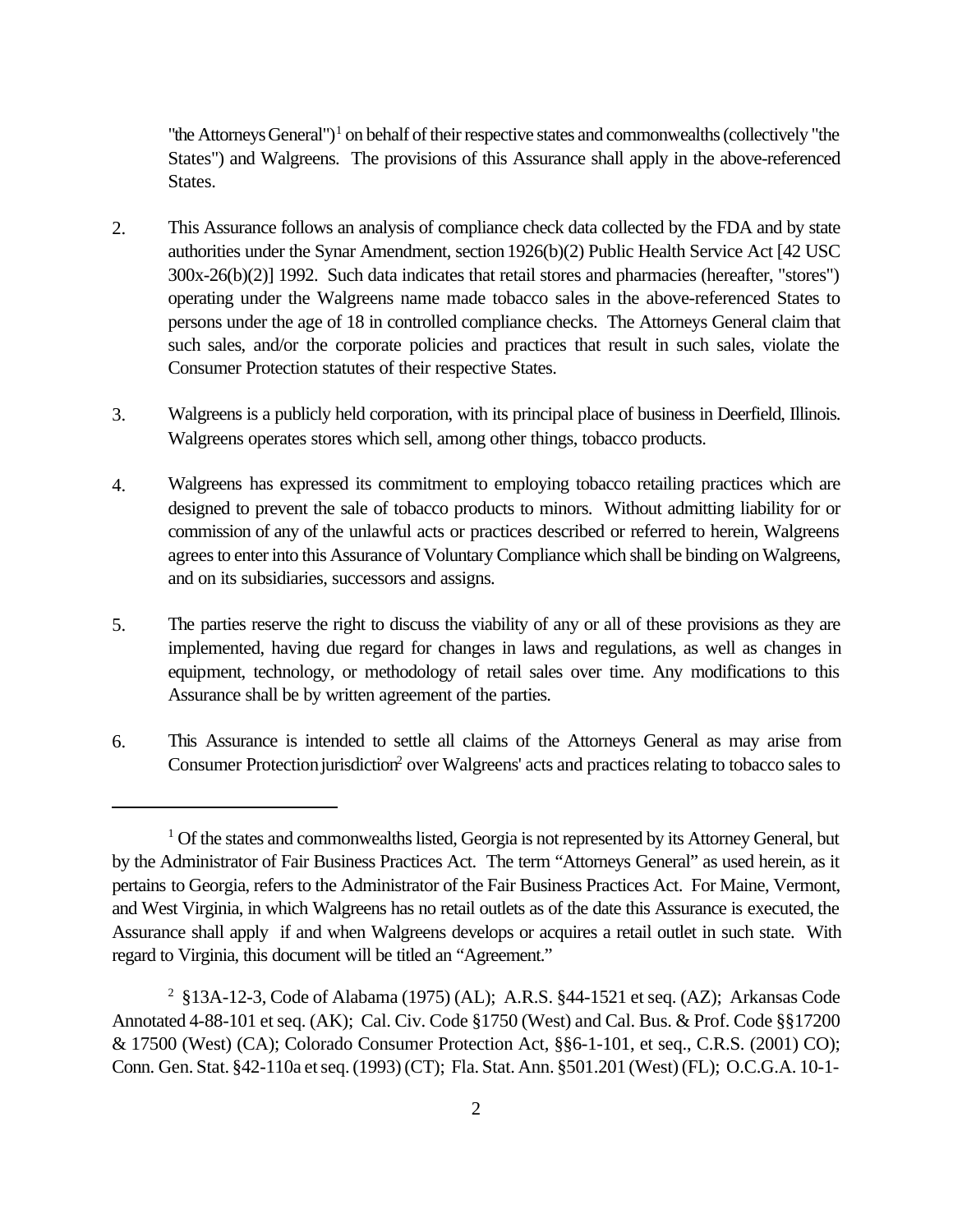minors occurring prior to the execution of this Assurance by Walgreens. Nothing herein shall affect other remedies available to any state or local jurisdiction in the signatory States in connection with a past or future underage sale of tobacco at a particular retail location. The Attorneys General shall inform other state agencies that monitor or enforce laws concerning the sale of tobacco to minors that Walgreens has entered into this Assurance. Prior to seeking to enforce this Assurance, a signatory Attorney General shall contact the person designated by Walgreens in section III.F to attempt to resolve the State's concerns. Failing resolution, the Attorneys General agree to provide Walgreens thirty (30) days advance written notice prior to instituting any proceeding under the States' Consumer Protection jurisdiction alleging a violation of this Assurance. The Attorneys General agree not to file an action alleging a violation of this Assurance based on isolated, inadvertent errors in complying with this Assurance.

- 7. This Assurance may be executed in counterparts.
- 8. No provision of this Assurance is intended or shall be interpreted to authorize conduct in violation of applicable local, state or federal law.
- 9. Walgreens knowingly and voluntarily agrees to adopt and to implement the tobacco retailing practices set forth in this Assurance. These practices relate to efforts to prevent persons under legal age from having access to and using tobacco. Although tobacco is not the only item to which youth access is restricted, the term "youth access" is used herein as a shorthand reference to age

 (OR); 73 P.S. §§201-1 et seq. (PA); R.I. Gen. Laws §§ 23-71-1 through 3 (RI); S.C. Code Ann., §39- 5-10 et seq. (1976, as amended) (SC); S.D. Codified Laws Ann. Chapter 37-24 (SD); Tenn. Code Ann. §47-18-101 (TN); Tex. Bus. & Com. Code Ann. §17-41 (Vernon) (TX); Utah Code Ann. §§13-5-1 through 13-5-18 & 13-11-1 through 13-11-23 (UT); Vermont Consumer Fraud Act, 9 V.S.A. §2451 et seq. (VT); Virginia Consumer Protection Act, Va. Code § 59.1-196 et seq. (VA); Wash. Rev. Code Ann. §19.86.020 (WA); W. VA Code 46A-1-101 et seq. (WV); Wis. Stat. §100.18(1) (WI); Wyo. Stat. §40-12-101 et seq. (WY).

<sup>390</sup> et seq. of the Fair Business Practices Act (GA); Idaho Code Section 48-601 et seq. (ID); Illinois Consumer Fraud and Deceptive Business Practices Act, 815 ILCS §505/1 et seq. (IL); Iowa Code §714.16 (2001) (IA); K.S.A. 50-623, et seq. (KS); KRS 367.110-367.300 (KY); La. Rev. Stat. Ann. §51:1501 (West) (LA); Me. Rev. Stat. Ann. tit. 5 §205-A et seq. and tit. 10 §1211 (ME); Maryland Annotated Code, Commercial Law Article, §§13-101 et seq. (MD); M.G.L. c. 93A (MA); MCL445.901 et seq. (MI); Minn. Stat. s. 325F.68-.69 (prevention of consumer fraud) and s. 325D.43- .48 (2000) (MN); Miss. Code Ann. §75-24-1 (MS); NH Rev.Stat.Ann. 358-A (1995 Michie Butterworth, and Supp. 2001 West) (NH); N.J.S.A. 56:8-1 et seq. (NJ); NMSA 1978, §§57-12-1 et seq. (NM); New York Executive Law §63 (12) and General Business Law Article 22-A (NY); O.R.C. § 1345.01 et seq. (OH); 15 O.S. (1991) §§751 et seq. (OK); ORS 646.605, et seq.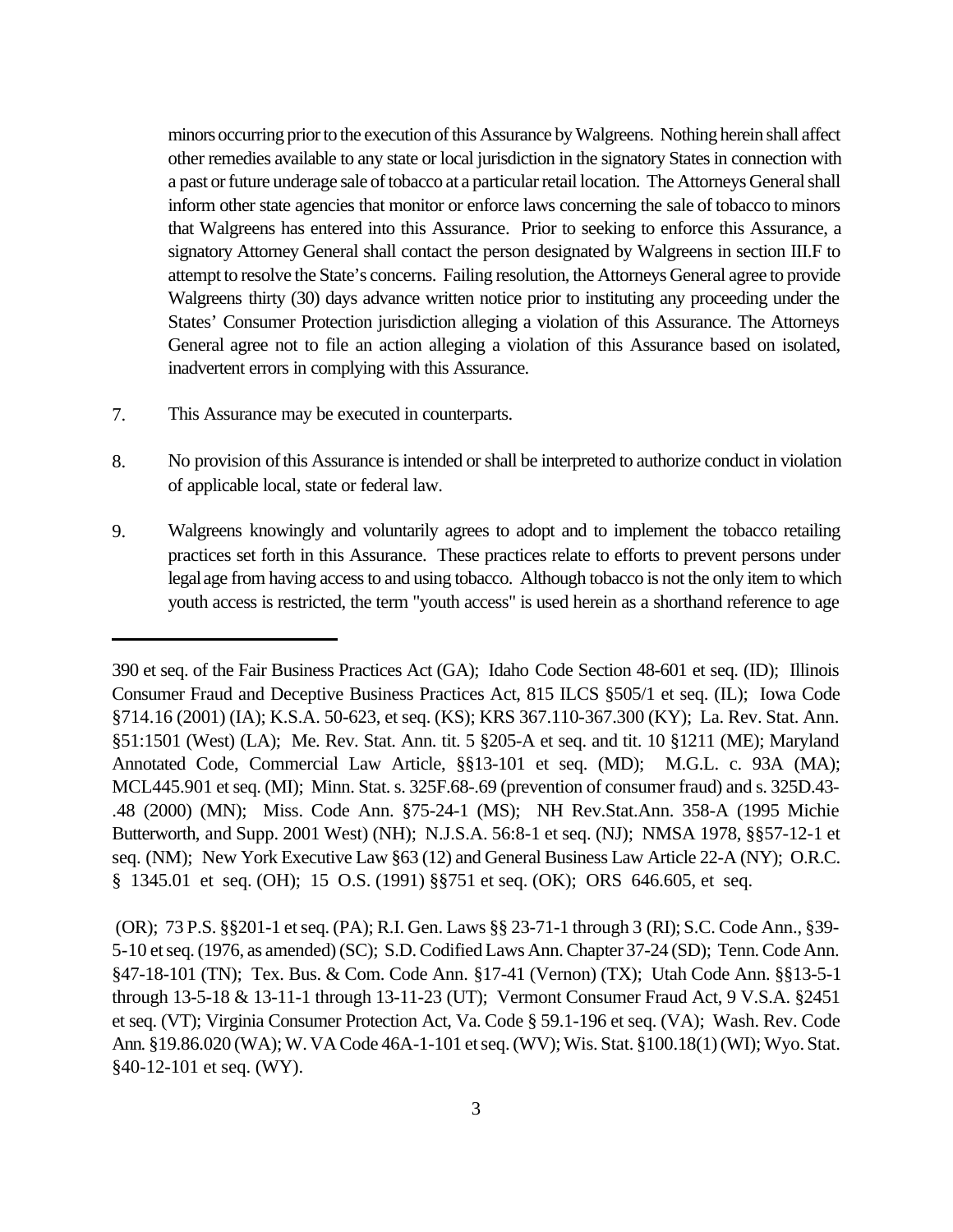restrictions on tobacco products only, and specifically refers to the sale of tobacco products to persons under the legal age to purchase tobacco products in the particular state. The term "tobacco products" is intended to include all tobacco-containing products, including cigarettes (including bidis), cigars, loose tobacco, chewing tobacco, and snuff.

10. This Assurance shall not be effective or considered executed until February 13, 2002, by which date the signature of Walgreens and all of the Attorneys General of the States listed in paragraph 1 shall have been affixed.

## **I. Personnel Policies Relating to the Sale of Tobacco Products to Minors**

Walgreens shall commence implementation of the following personnel policies relating to youth access within sixty (60) days of the signing of this Assurance and shall complete implementation as soon as circumstances permit, but in any event no later than one-hundred fifty (150) days after the signing of this Assurance:

- A. Hiring and Employment
	- 1. Walgreens shall attempt to minimize the use of persons under the legal age for purchasing tobacco in positions that may involve the sale of tobacco products. Walgreens shall closely supervise any such persons.
	- 2. Upon hiring, Walgreens shall inform new employees hired for positions that may involve selling tobacco, or who may supervise anyone who sells tobacco, of the importance of compliance with laws relating to youth access. The information Walgreens provides shall be in written or electronic form, shall include references to company policies, legal consequences, and health concerns associated with youth access, and shall inform the employee that: (a) the employee's compliance with youth access laws and policies will be taken into account in connection with promotion and retention decisions; and (b) Walgreens monitors employee compliance with youth access laws and policies. Walgreens shall obtain a written or electronic acknowledgment that the employee has read and understands the information provided.
- B. Training
	- 1. Before assuming any job duties that involve or may involve the sale of tobacco, an employee shall receive the following training relating to tobacco, which shall be performed by a competent person, or if conducted electronically, shall be overseen by a competent person, and shall be provided to all current employees within six (6) months of the signing of this Assurance by Walgreens: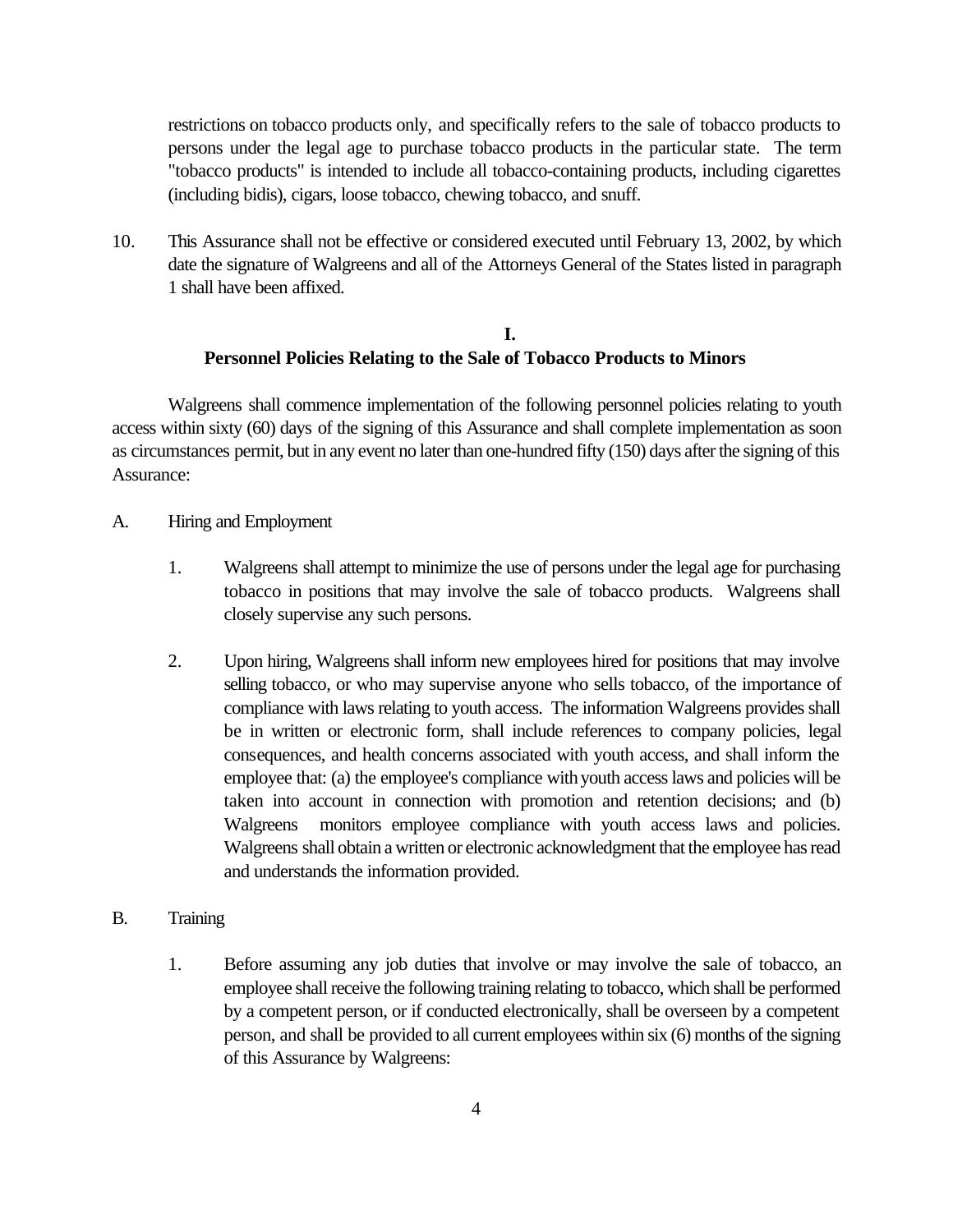- a. A review of all Walgreens policies relating to youth access, which policies have taken into account all applicable federal, state, and local laws relating to youth access.
- b. An explanation of the health-related reasons that restriction of youth access to tobacco is an important matter.
- c. A review of the range of tobacco products sold by Walgreens to which Walgreens' youth access policies apply.
- d. Instruction that an employee must decline to make a tobacco sale if the circumstances reasonably suggest that doing so would violate the laws or company policies regarding youth access.
- e. A review of the law and company policies and procedures relating to requiring identification, including: (i) the age that triggers the identification requirement; (ii) acceptable forms of identification; and (iii) features of an I.D. that must be checked, with particular emphasis on government-issued forms of identification including the driver's license issued in the particular state.
- f. A review of prescribed methods and practical techniques (where appropriate) associated with situations which may present special challenges in declining to sell tobacco to underage persons, for example, "third party" sales, customer pressure, and sales to persons who are friends, acquaintances, and/or peer group members.
- g. An explanation of the fact that many illegal sales are made to minors who produce identification showing that they are in fact under the legal age, and the importance of devoting the time and effort needed to establish that a customer is of age.

Walgreens shall continually review and address any weaknesses identified in the training process.

- 2. Walgreens shall provide all employees who sell tobacco or manage those who sell tobacco additional training periodically to ensure that they maintain the requisite knowledge, skill, and motivation. Such training shall include a review of Walgreens' policies on youth access and an updated review of performance by the company and the particular store.
- 3. In the event an employee sells tobacco products to minors in violation of federal, state or local laws, or fails to pass an internal or external performance check pursuant to sections III.B. or C., and if Walgreens desires to retain the employee, Walgreens shall provide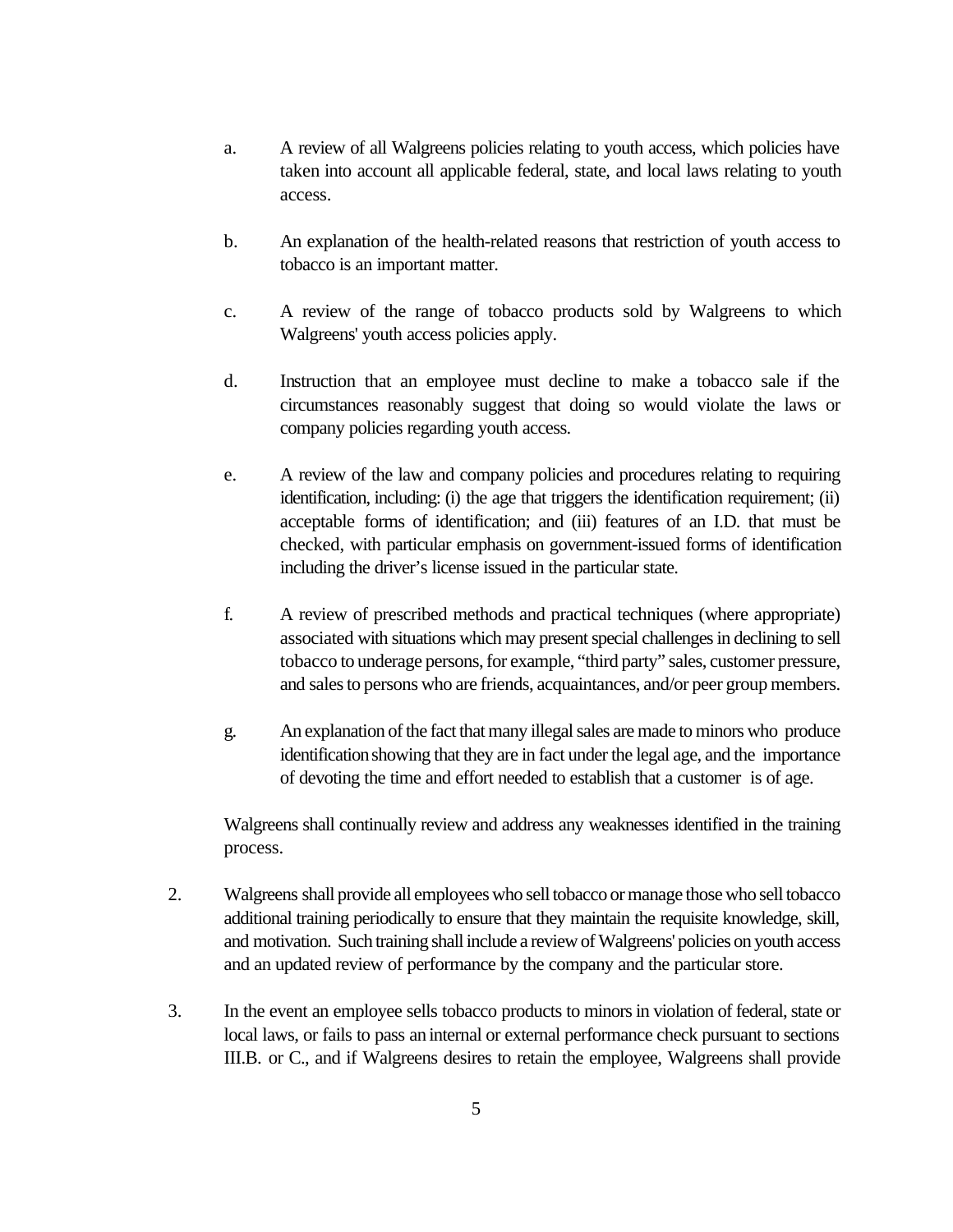additional training as soon as possible within no more than thirty (30) days of Walgreens' receipt of notice of such violation. Each such employee shall sign an acknowledgment in writing or electronically that he or she has read and understands the policy and other information provided.

## **II. Support Tools**

- A. Walgreens states that it presently uses computer/cash registers in all its stores which prompt the clerk to obtain and check identification, and require the clerk to enter information from the identification to determine the age of the customer. Walgreens shall maintain this type of register or a comparable device in order to ensure that the entry required to be made when identification is checked in connection with a tobacco sale can be easily and reliably performed and is actually made. Nothing in this Assurance requires or sanctions practices that involve the retention of information identifying individual purchasers.
- B. In addition to meeting whatever signage and posting requirements or restrictions may be embodied in local, state or federal law, Walgreens shall post signs indicating that a person must be 18 to buy tobacco (where the legal age is 18, or 19 where the legal age is 19) and that identification is checked for all persons appearing to be under the age of 27 (or such higher age as Walgreens in its sole discretion determines appropriate for its stores) on one of the doors at each entrance by which a customer may enter the establishment (facing out) and at each check-out where tobacco products are sold.

#### **III. Self-Monitoring and Other Measures to Ensure Compliance**

- A. Supervision and Accountability
	- 1. Walgreens shall instruct its store managers and assistant managers (hereafter, "managers") upon assuming responsibility for supervising employees selling tobacco that their responsibilities include the monitoring and supervision of staff compliance with youth access laws and policies on an on-going basis, and shall inform managers that instances of compliance and non-compliance with youth access laws and policies on the part of those supervised will be given consideration in connection with future employment decisions regarding the manager.
	- 2. Walgreens shall implement a policy requiring each store manager to report all alleged violations of laws concerning the sale of tobacco products to minors occurring at the store to a designated department in Walgreens' corporate offices within ten business days of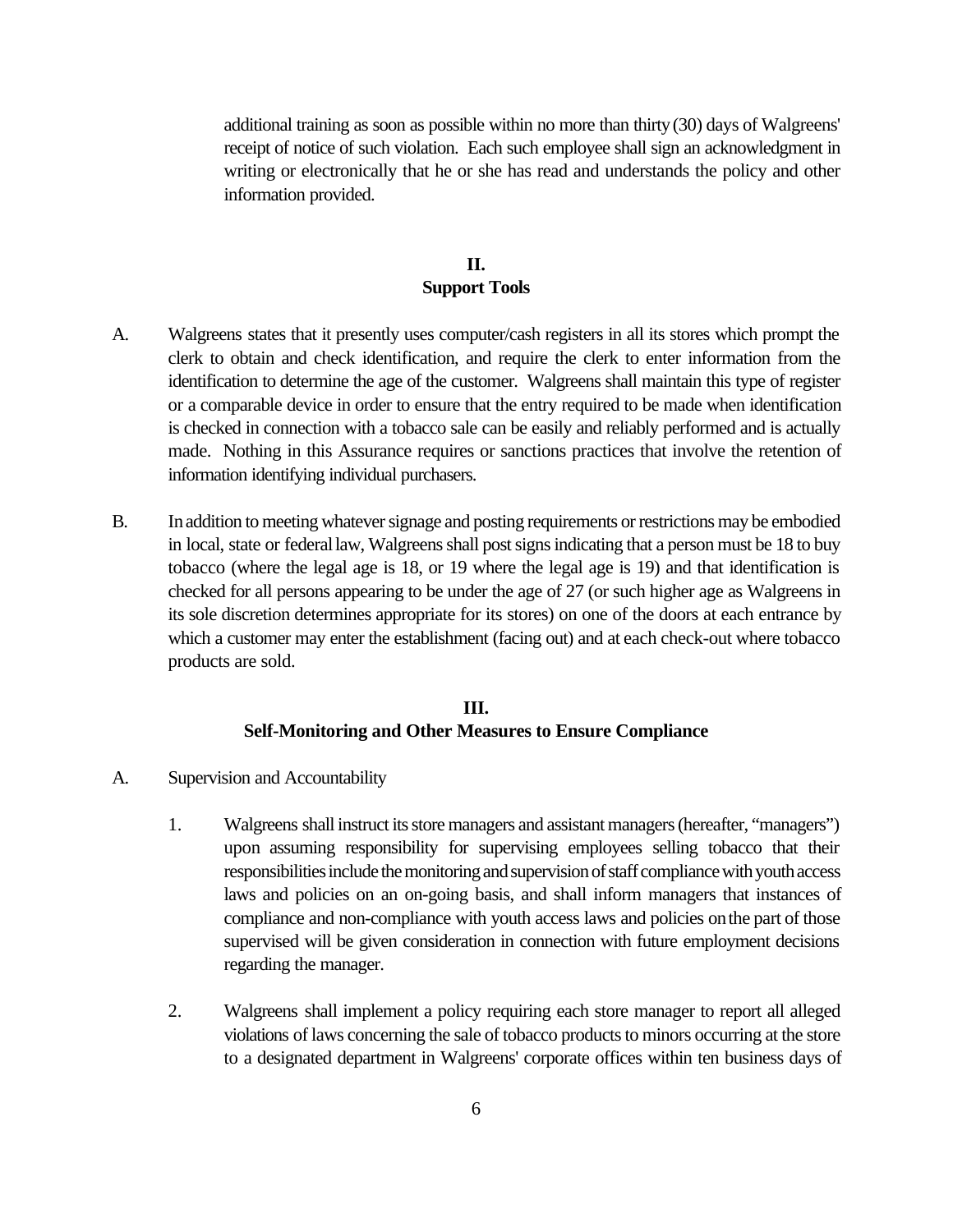receipt of notice of the alleged violation. Walgreens' corporate office shall maintain a record of all reported alleged violations and their dispositions for three years.

#### B. Internal Performance Checks

Walgreens shall implement and maintain a program of internal performance checks in states whose Attorneys General are parties to this Assurance designed to assist Walgreens in determining whether stores and staff are in compliance with youth access laws and policies. This program shall at minimum have the following features:

- 1. The internal performance checks shall be discreet and utilize procedures necessary to ensure that those whose performance is being checked (both employees and managers responsible for the performance of the clerks) have no reason to know that a given attempt to purchase tobacco is a performance check.
- 2. The internal performance checks shall occur at varying or random times of the day at each store that has either received notice from a law enforcement agency of an alleged violation of law concerning the sale of tobacco products to minors that occurred after the effective date of this Assurance, or has failed an external performance check pursuant to section III.C. Walgreens shall perform this check within forty-five (45) days after Walgreens' corporate office receives written notice of the alleged violation or failure.
- 3. The internal performance check shall either (i) where it is legal to do so, use a person who is under legal age to buy tobacco (a 17 year old where the legal age is 18, an 18 year old where the legal age is 19), in order to test both whether identification is being requested as required and whether sales are made in spite of the presentation of a valid I.D. accurately showing the tester's age; or (ii) use a person of legal age to buy tobacco who is within the age range requiring that he or she be asked to produce identification in order to test whether identification is requested as required by store policy and this Assurance. The check will determine whether the employee selling the tobacco product asked the purchaser to produce identification, whether the purchaser provided an acceptable form of identification (see section V.A.6), whether the employee checked the identification to verify whether the purchaser is of legal age, and in the case of attempted purchase by a person under legal age to buy tobacco, whether the sale was consummated.
- 4. In the event of a failed check for an employee whom Walgreens desires to retain, the manager shall inform the employee of the test result, instruct the employee on what constitutes proper performance, and caution the employee to avoid further instances of noncompliance with youth access laws. Walgreens shall also take whatever other action the company deems necessary to ensure future compliance.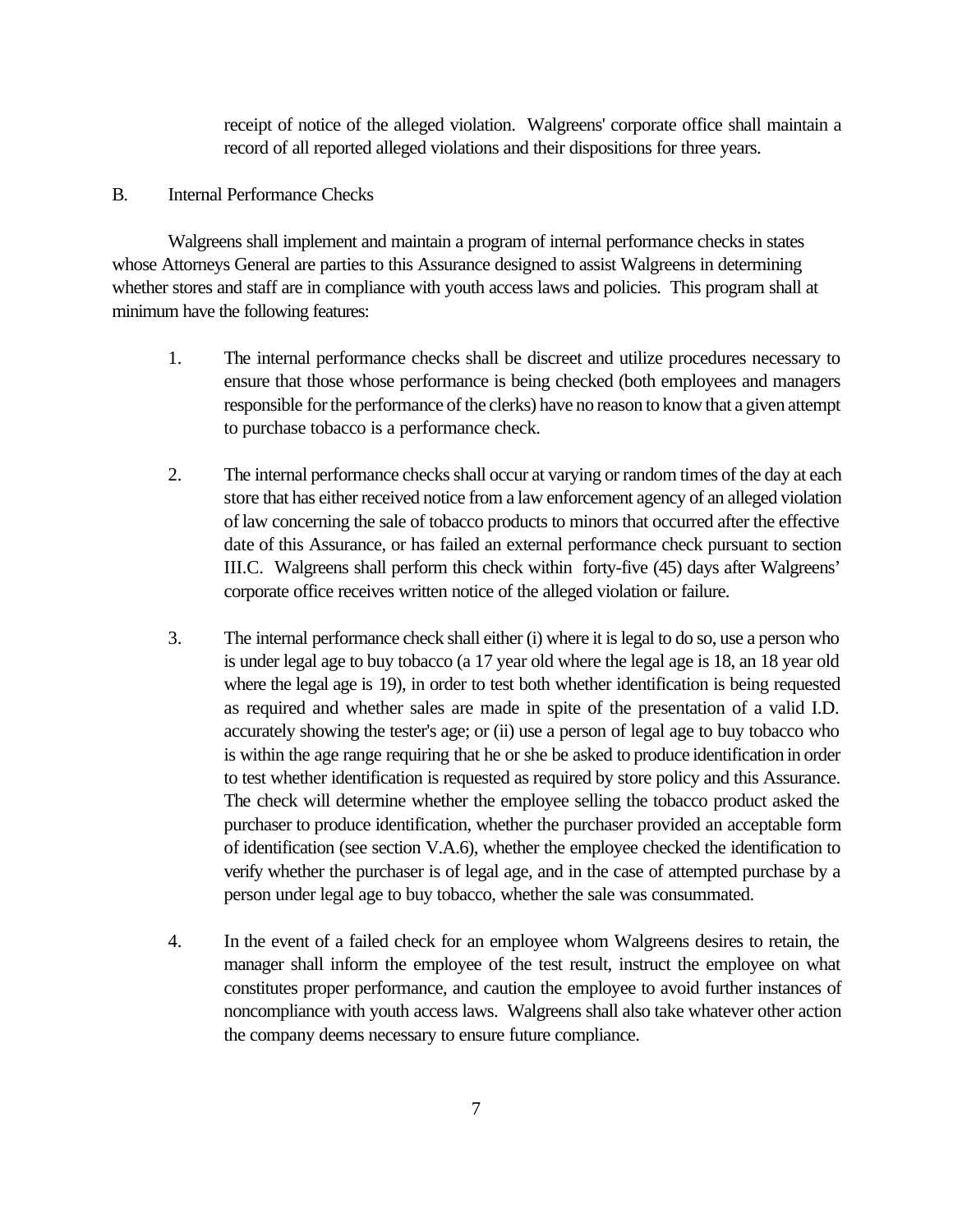- 5. Walgreens shall inform the employee who passes a performance check and his/her manager of the successful performance check.
- 6. The Attorneys General agree not to institute legal proceedings based on any tobacco sales that are made during internal performance checks conducted pursuant to this sub-section.

## C. External Performance Checks

In addition to the internal performance checks described above, Walgreens shall arrange for an independent entity reasonably acceptable to the Attorneys General to conduct performance checks consistent with an agreed protocol each six months at 225 or more randomly-selected stores that sell tobacco products. The independent entity shall be instructed to conduct checks at each selected store for the purpose of obtaining an accurate and reliable indication of actual store practices in connection with sales of tobacco products. These external checks shall be performed in the following manner:

- 1. The independent entity will randomly select which stores will be checked from among the states whose Attorneys General are parties to this Assurance, and no store selected to be checked will be identified to Walgreens, directly or indirectly, until after the check of that outlet is completed.
- 2. The performance check shall be conducted as follows:

(i) Upon the written request of the Attorney General, such request to be made to the person designated by Walgreens in section III.F at least thirty (30) days prior to the first or a subsequent six-month performance check period, use a person who is under legal age to buy tobacco (a 17 year old where the legal age is 18, an 18 year old where the legal age is 19), in order to test both whether identification is being requested as required and whether sales are made in spite of the presentation of a valid I.D. accurately showing the tester's age to be below the legal age for purchase, or

(ii) Where the Attorney General does not make the request referred to in subparagraph (i), use a person of legal age to buy tobacco who is within the age range requiring that he or she be asked to produce identification, in order to test whether identification is requested as required by store policy. The check will determine whether the employee selling the tobacco product asked the purchaser to produce identification, whether the purchaser provided an acceptable form of identification (see section V.A.6), and whether the employee checked the identification to verify whether the purchaser is of legal age. In the event that a store fails to perform successfully in the performance check, Walgreens shall request that the independent entity will conduct a second check ("re-check") of the store within the same six month period.

3. Results of these performance checks, including re-checks, shall be made available to the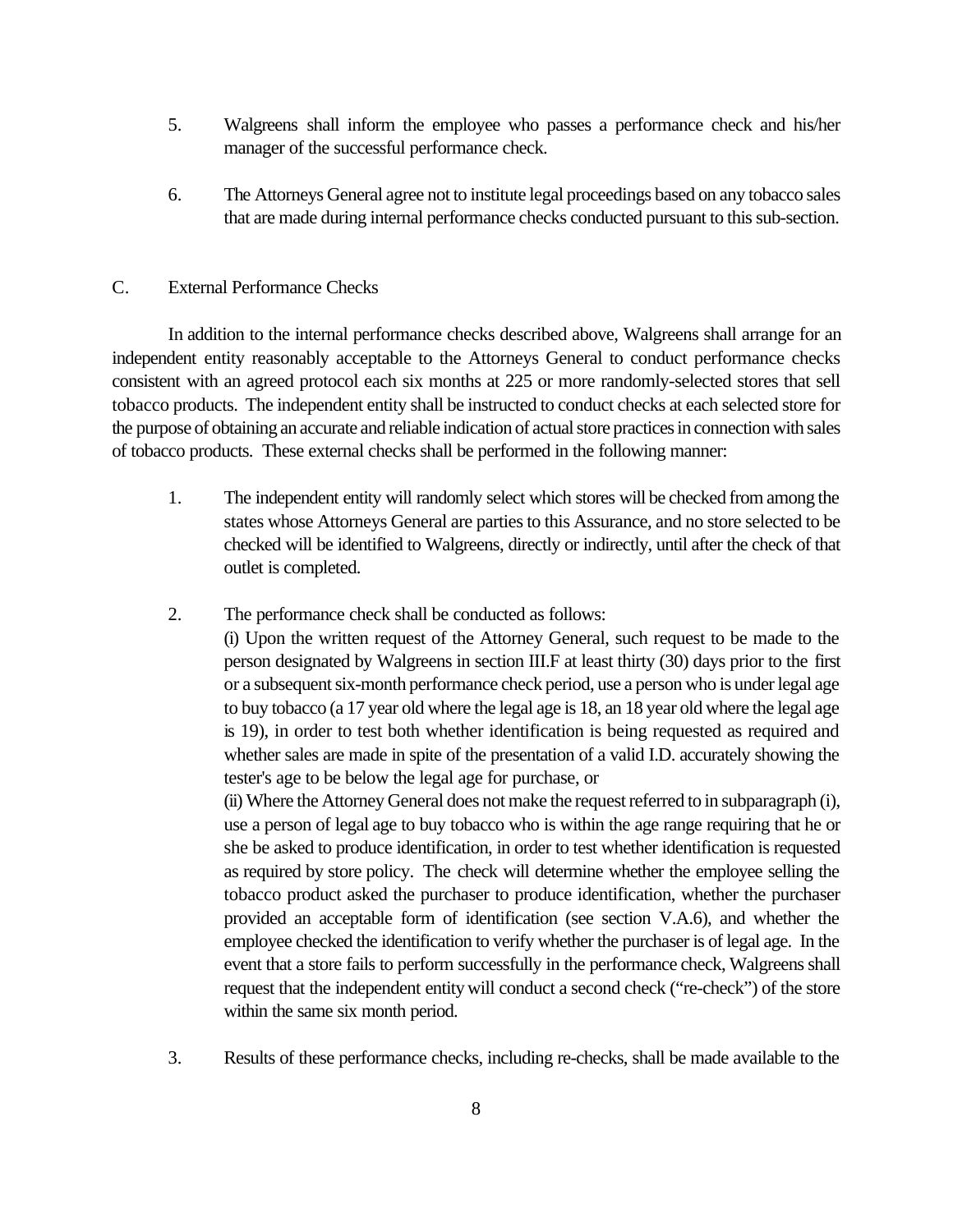store manager and a corporate office designee. Further, Walgreens shall require by contract that the results of the external checks be reported by the independent entity to a person designated to receive such reports on behalf of the Attorneys General.

- 4. For purposes of retaining the independent entity to perform the external checks, Walgreens shall evaluate the performance of the entity on the competency of the entity's performance in obtaining an accurate and reliable indication of actual employee practices in connection with the sale of tobacco, rather than on the basis of whether the results were favorable.
- 5. Walgreens shall cooperate in providing access to information relating to the results of the external performance checks.
- 6. The performance checks conducted pursuant to this sub-section shall commence within ninety (90) days of the execution of this Assurance, unless Walgreens is unable, in spite of diligent efforts to do so, to locate and complete an agreement with an entity to conduct the checks in the manner provided herein, in which case such performance checks shall commence as soon thereafter as circumstances permit, but in any event no later than onehundred fifty (150) days after the execution of this Assurance. While Walgreens' goal regarding the sale of tobacco products is to eliminate all sales to minors, for the purpose of this sub-section, Walgreens' progress shall be measured by whether 90% or more of the external performance checks, not including re-checks, conducted pursuant to this section are successful.
- 7. In the event Walgreens attains a performance measure of 90% or higher for any six-month period, Walgreens may reduce the number of random external checks conducted in subsequent six month periods by 25%. In the event Walgreens attains a 90% rate for any two consecutive six-month periods, Walgreens may eliminate the requirement to conduct external checks.
- 8. The Attorneys General agree not to institute legal proceedings based on any tobacco sales that are made during external performance checks conducted pursuant to this sub-section.

## D. Video-tapes

- 1. In all stores that have one or more security cameras designed and placed to video-tape transactions at the cash register, Walgreens shall utilize such cameras to periodically videotape tobacco sales transactions of cashiers who have failed to comply with Company policies concerning the sale of tobacco products to minors.
- 2. In cases in which the manager suspects an employee's violation of youth access laws and/or Walgreens' policies the tapes shall be reviewed to permit a realistic assessment of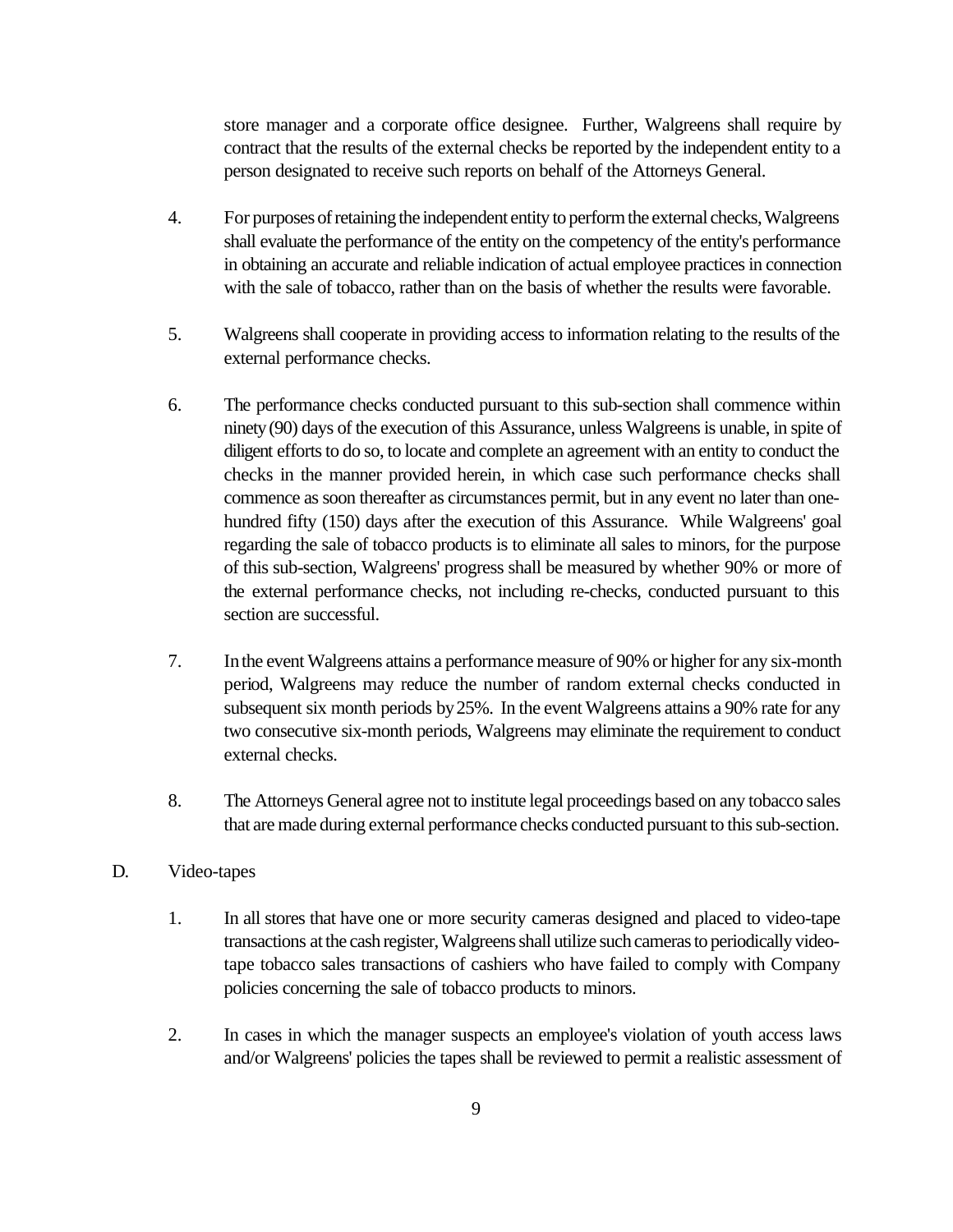whether the employee is in compliance.

- 3. If the review determines that the employee has not complied with company policy, as soon as practicable after the review, the manager shall meet with the employee to inform the employee of that fact and that he or she will be the subject of an additional compliance check in the future.
- 4. Walgreens shall make reasonable efforts to display in each store a clear and conspicuous sign at or near the cash register informing customers that security cameras may be used to detect underage attempts to buy tobacco.
- E. Electronic Identification Scanning Systems and/or Cash Register Locks

To the extent that Walgreens uses electronic identification scanning systems or cash register locks to store data that would assist in evaluating whether the employees are properly using the systems, Walgreens shall review such data periodically, use it to assess employee performance, and provide remedial training and support, as necessary, for those employees who appear to need it.

F. Youth Access Compliance Designee

Walgreens shall designate a corporate-level in-house attorney to be responsible for assuring compliance with the terms of this Assurance and, more generally, for overseeing efforts to comply with youth access laws, including collecting and reviewing reports of violations of laws concerning the sale of tobacco products to minors.

#### **IV.**

#### **Vendor-Assisted Sales**

- A. Walgreens shall display and store cigarettes and smokeless tobacco in a format that requires an employee's assistance in retrieving the tobacco product from a restricted-access location.
- B. No vending machines shall be used to sell tobacco products.

#### **V. Other Tobacco Policies**

#### A. Written Policies

Walgreens' policies relating to the sale of tobacco products shall be in written or electronic form. Walgreens shall provide a copy to each employee who sells tobacco within sixty days of Walgreens' signing this Assurance or upon hiring if that occurs thereafter. Except with respect to Walgreens' policy which currently requires clerks selling alcohol to be 21 years of age or older, Walgreens' tobacco policies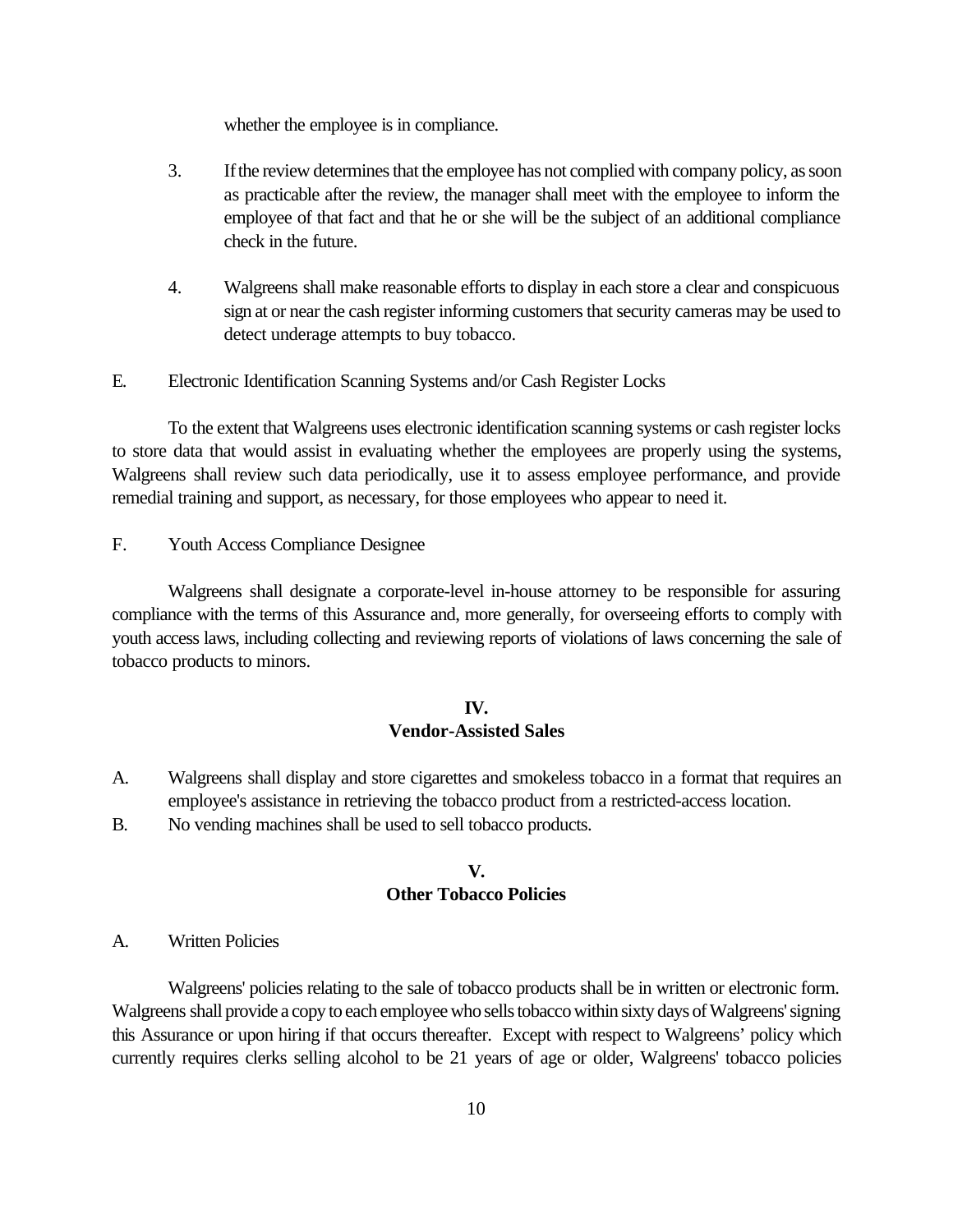intended to prevent underage tobacco sales shall be no less stringent or comprehensive than policies intended to prevent underage alcohol sales. It is understood that differences in the law may require differences in policy. Walgreens' policies shall, at minimum, embody the standards and practices relating to personnel, support tools, self-monitoring, and vendor-assisted sales set forth in this Assurance and shall also include the following:

- 1. A policy that no one under the legal age for purchasing tobacco is permitted to purchase cigarette papers or pipes.
- 2. A policy that Walgreens will give comparable treatment to youth access to tobacco as it gives to underage access to alcohol in employee training and discipline, except where differences in the law require differences in policy.
- 3. A policy against increasing youth demand for tobacco through in-store advertising. Instore advertising shall only be located at the place in the store at which the particular advertised tobacco products are displayed or sold, and shall be limited to brand names, logos, other trademarks, and pricing.
- 4. A policy against distribution of free samples of tobacco products on store property.
- 5. A policy requiring that employees check identification in connection with tobacco product purchases by persons who reasonably appear to be under age 27 or such higher age as Walgreens in its sole discretion determines appropriate for its stores.
- 6. Unless otherwise provided by law, a policy that only photo-identification will be acceptable for purposes of establishing the legal age to purchase tobacco, and that only the following forms of identification shall be accepted: (a) Driver's License; (b) State-Issued Identification Card; (c) U.S. Passport; (d) Military Identification Card; and (e) U.S. Immigration Card.

# B. Policies provided to Attorneys General

Walgreens shall provide a copy of the policies it adopts in order to comply with the standards set forth herein to a person or persons designated to receive such policies on behalf of the Attorneys General within sixty days of the execution of this Assurance, and thereafter shall provide copies of any material changes or modifications to such policies to a person or persons designated by the Attorneys General to receive them within thirty days of such change or modification.

# C. Contribution

Walgreens agrees to pay, within thirty (30) days of the execution date of this Assurance, the sum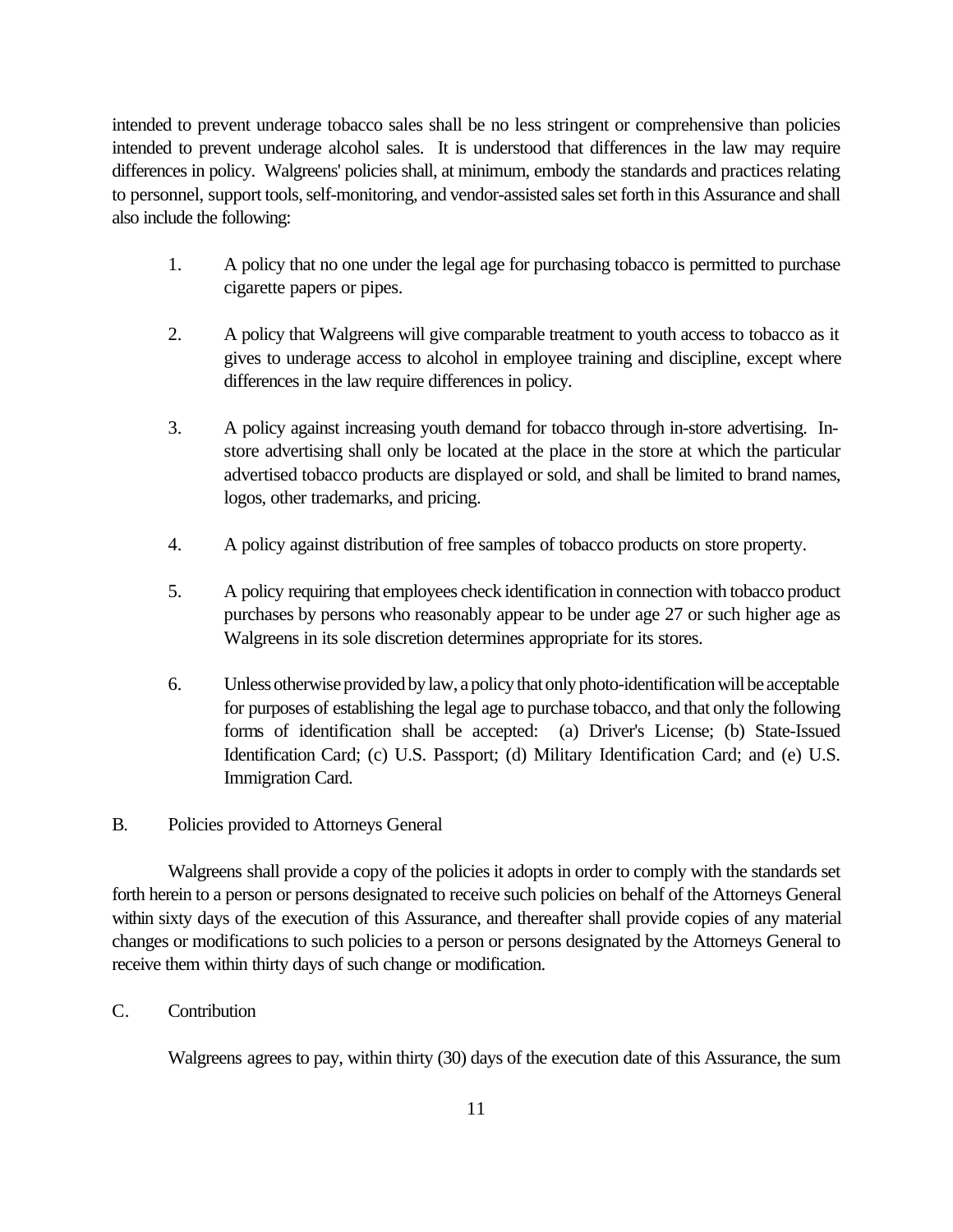of \$320,000 to the States, made payable to such accounts and addresses as the Attorneys General may direct. Such sum is to be divided by the States as they may agree, and is to be used by the individual States for attorneys fees or costs of investigation, or it shall be placed in or applied to consumer education, public protection, or local consumer aid funds, including for implementation of programs designed to decrease possession and use of tobacco by minors, or for any other purpose authorized by state law at the sole discretion of each State's Attorney General or as otherwise required by law.

Dated: JANET NAPOLITANO

By: Attorney General **JULIAN A. OETTINGER** State of California Senior Vice President DENNIS ECKHART

Attorney General State of Arizona NOREEN R. MATTS WALGREEN CO. Assistant Attorney General

> BILL LOCKYER Senior Assistant Attorney General ALAN LIEBERMAN Deputy Attorney General

THOMAS J. MILLER Attorney General State of Iowa STEVE ST. CLAIR Assistant Attorney General

ELIOT SPITZER Attorney General State of New York MELVIN L. GOLDBERG Assistant Attorney General

BILL PRYOR Attorney General State of Alabama ELLEN LEONARD Assistant Attorney General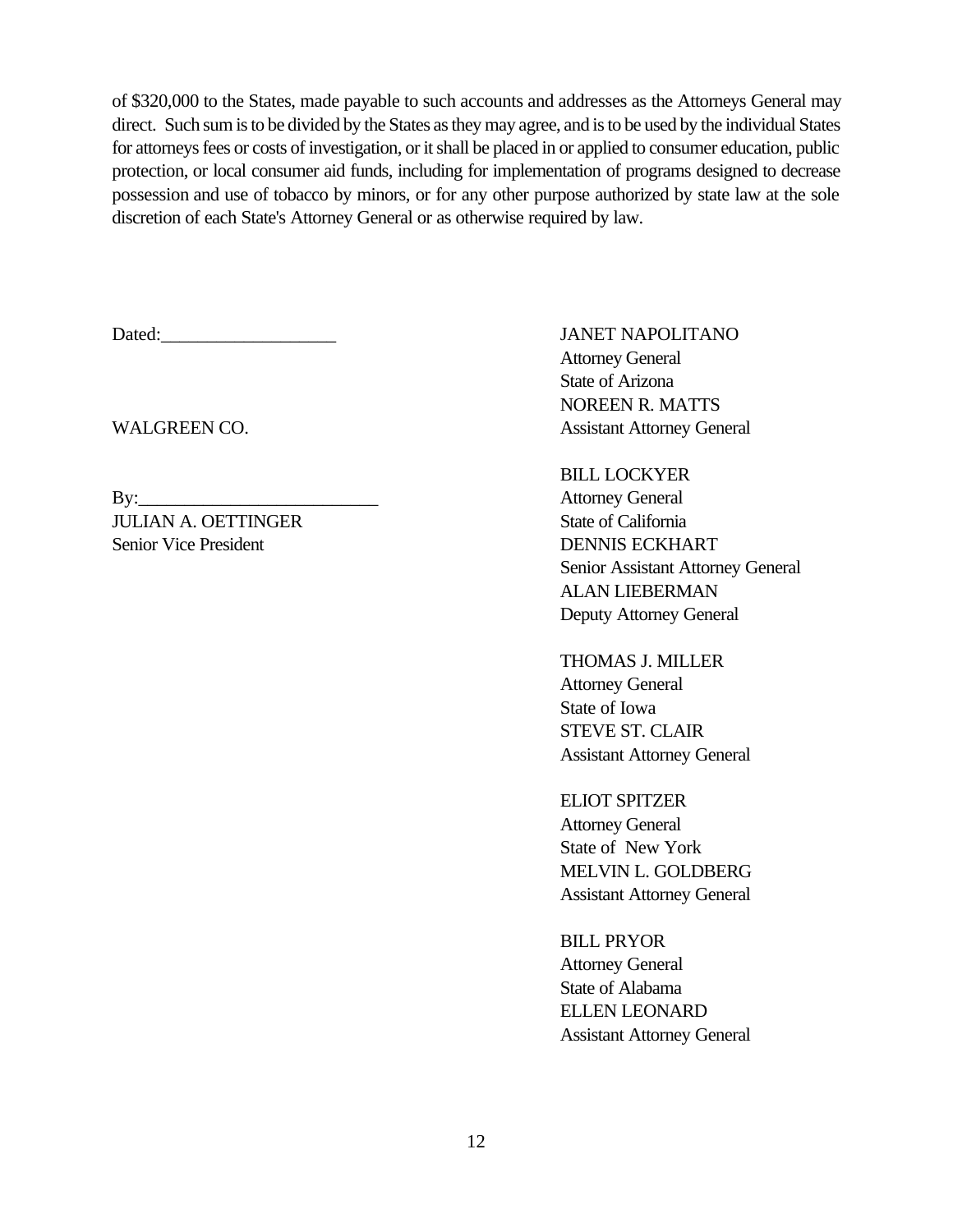MARK LUNSFORD PRYOR Attorney General State of Arkansas EDWARD C. SWAIM Assistant Attorney General

KEN SALAZAR Attorney General State of Colorado J. ANTHONY OGDEN Assistant Attorney General

RICHARD BLUMENTHAL Attorney General State of Connecticut JAMES FLEMING Commissioner of Consumer Protection STEPHEN R. PARK Assistant Attorney General

ROBERT A. BUTTERWORTH Attorney General State of Florida JAMES A. PETERS Special Counsel

BARRY W. REID **Administrator** Georgia's Fair Business Practices Act, and Governor's Office of Consumer Affairs JOHN S. SMITH, III Counsel and Director Legal Division

ALAN G. LANCE

Attorney General State of Idaho BRETT DELANGE Deputy Attorney General

JAMES E. RYAN Attorney General State of Illinois DEBORAH HAGAN Assistant Attorney General

CARLA J. STOVALL Attorney General State of Kansas KRISTY L. HIEBERT Assistant Attorney General

ALBERT B. CHANDLER III Attorney General Commonwealth of Kentucky MICHAEL L. PLUMLEY Assistant Attorney General

RICHARD P. IEYOUB Attorney General State of Louisiana

G. STEVEN ROWE Attorney General State of Maine FRANCIS E. ACKERMAN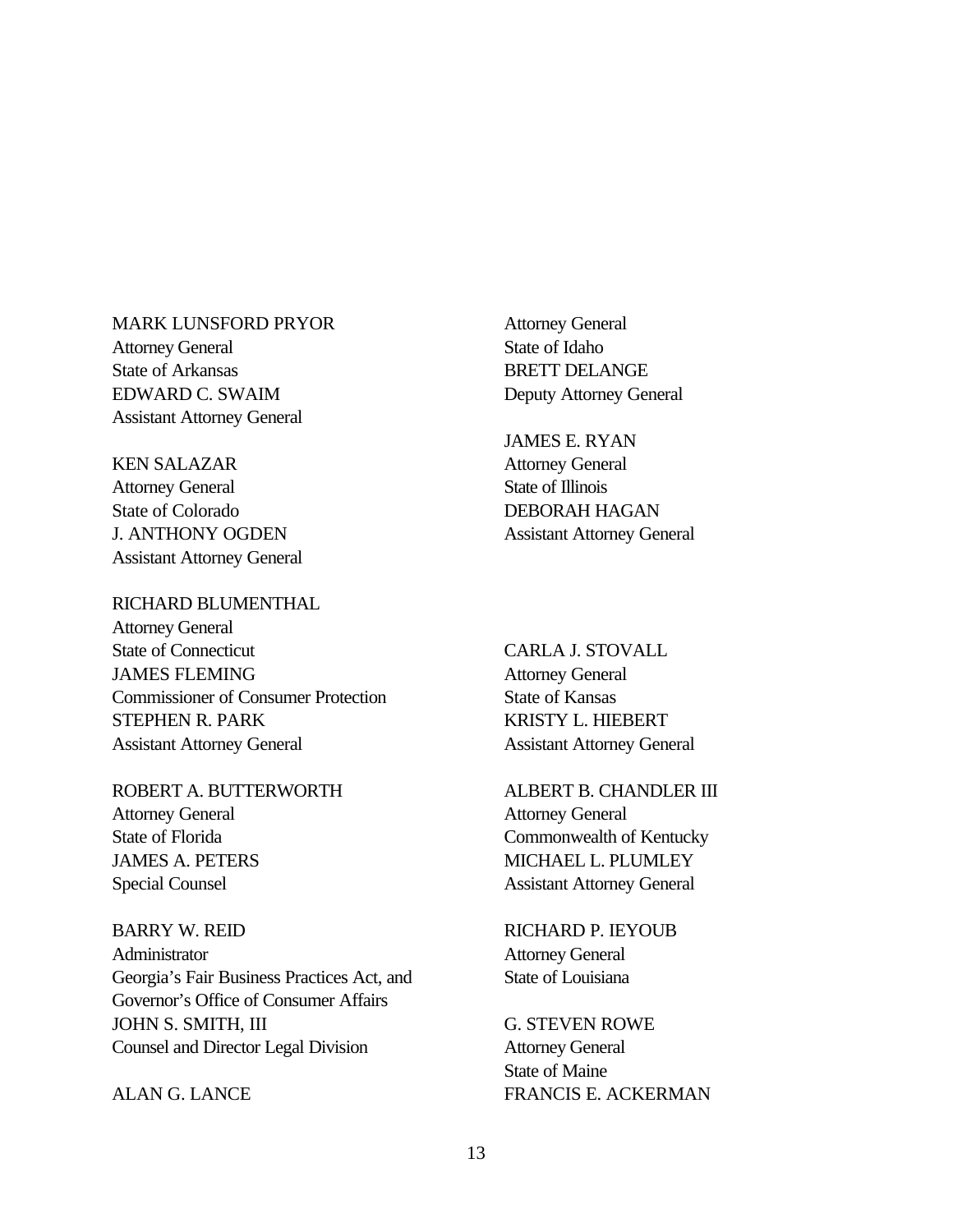#### Assistant Attorney General

J. JOSEPH CURRAN, JR. Attorney General State of Maryland KATHLEEN HOKE DACHILLE CAROL BEYERS Assistants Attorney General

THOMAS F. REILLY Attorney General Commonwealth of Massachusetts MARK R. KMETZ Assistant Attorney General

JENNIFER M. GRANHOLM Attorney General State of Michigan STEWART H. FREEMAN Assistant Attorney General

MIKE HATCH Attorney General State of Minnesota DAVID M. AAFEDT Assistant Attorney General

MIKE MOORE Attorney General State of Mississippi LEE MARTIN Special Assistant Attorney General

PHILIP T. McLAUGHLIN Attorney General State of New Hampshire DAVID A. RIENZO Assistant Attorney General

DAVID SAMSON Attorney General State of New Jersey MICHAEL J. O'DONNELL Deputy Attorney General

PATRICIA A. MADRID Attorney General State of New Mexico RALPH E. TRUJILLO Assistant Attorney General

BETTY D. MONTGOMERY Attorney General State of Ohio JACQUELINE F. DEGENOVA Assistant Attorney General Chief, Consumer Protection Section ROBERT M. HART Assistant Attorney General

W. A. DREW EDMONDSON Attorney General State of Oklahoma PHILLIP L. STAMBECK Assistant Attorney General

HARDY MEYERS Attorney General State of Oregon DREW A. LIANOPOULOS Assistant Attorney General

MIKE FISHER Attorney General Commonwealth of Pennsylvania JOEL M. RESSLER Chief Deputy Attorney General

SHELDON WHITEHOUSE Attorney General State of Rhode Island

MAUREEN G. GLYNN Assistant Attorney General